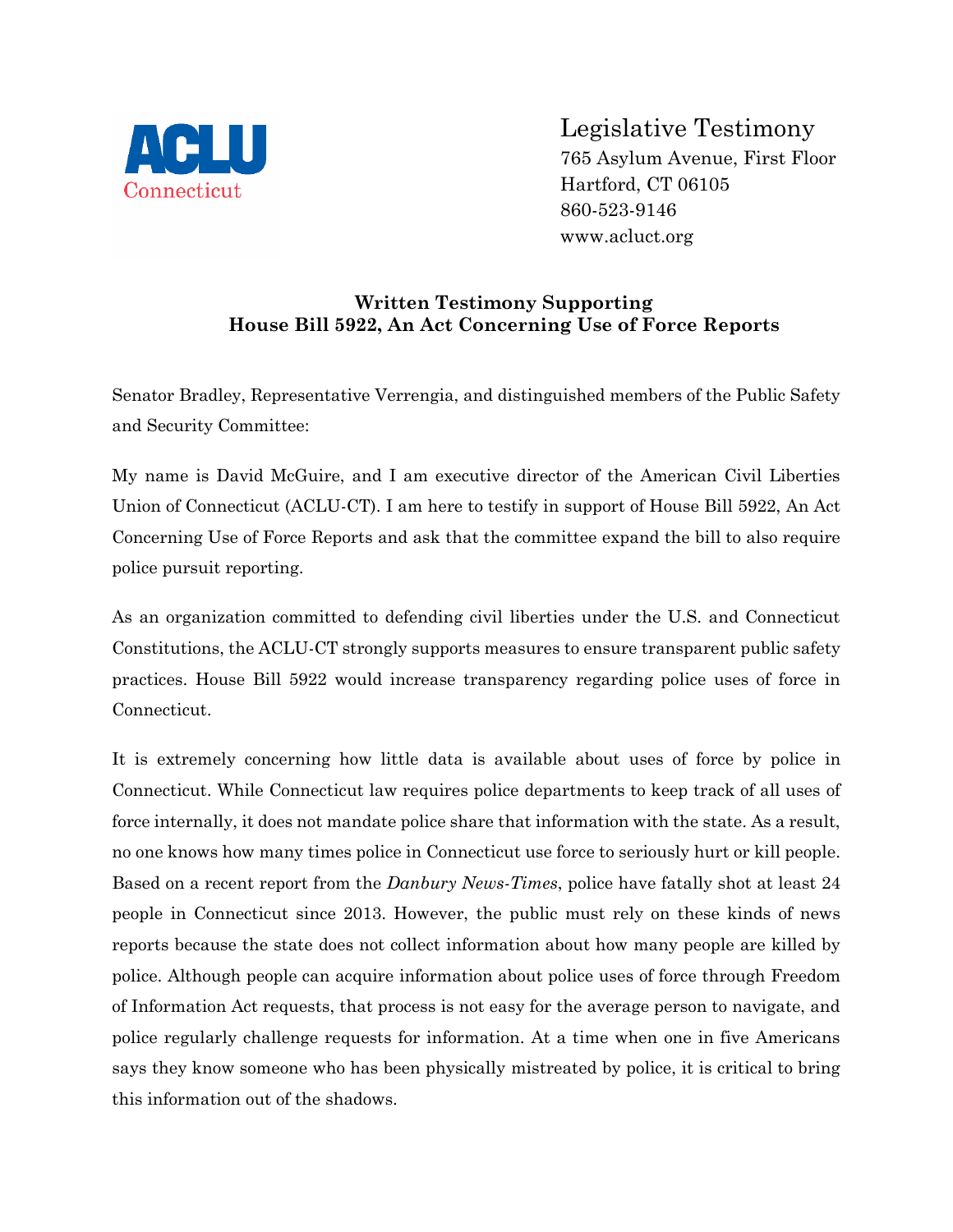State law already requires law enforcement units to create and maintain records, called use of force reports, for all incidents in which a police officer fires their gun, and in all incidents during which a police officer uses physical force that is likely to cause death or serious physical injury to another person. Requiring police departments to share this information with the state and the public would be a simple next step. The ACLU-CT encourages the committee to require law enforcement agencies to submit use of force reports to the Office of Policy and Management (OPM) annually and require that OPM post the annual use of force reports on its website. This would ensure that the public, policymakers, and law enforcement agencies themselves would have access to data about police uses of force.

In 2014, the General Assembly passed Public Act 14-149, which requires police departments to report each incident of taser use and share those reports with the state. Data from those reports in 2016 show that officers disproportionately used tasers on racial minorities and people in mental health crises. A Central Connecticut State University Institute for Municipal & Regional Policy (IMRP) analysis found that in 2016, 80% of people in Connecticut who were tased or threatened with tasings by police were unarmed, and 49% were experiencing a mental health crisis. Fifty-six percent of people whom police tased or threatened to tase in 2016 were minorities, an increase in disparities from the prior year. At the national level, young Black men were nine times more likely to be killed by police than other Americans in 2015, according to a national news report. Because Connecticut does not collect data about other police uses of force, it is impossible to determine if the racial disparities in tasings by police in Connecticut is an anomaly, or if it is part of a larger trend in police uses of force. Police have extraordinary powers, including the discretion to use lethal and non-lethal force. With these extraordinary powers comes a responsibility for police to be transparent and accountable to the public. It is imperative that we establish meaningful accountability for police officers who use excessive force and hurt or even kill our neighbors, friends, family members, and community members. Accountability is not possible, though, when data about what police are doing is not available to the public.

In addition to requiring use of force reporting to the state, the ACLU-CT encourages the Public Safety and Security Committee to expand House Bill 5922 by also requiring police departments to annually report to the state about police chases in which their officers engage.